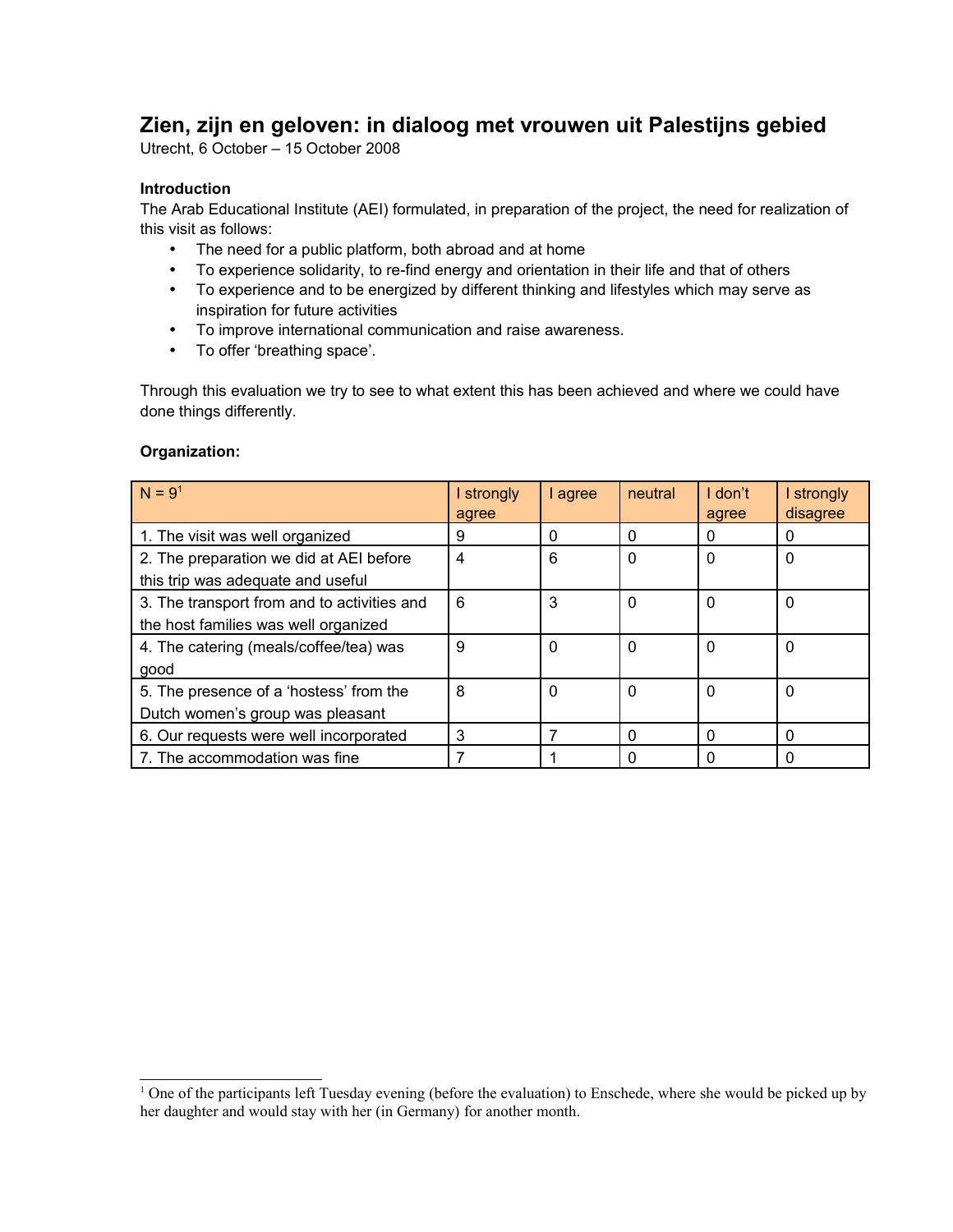#### **How did you like the various activities?**

| $N = 9$                                         | excellent      | good           | neutral | poor | very poor |
|-------------------------------------------------|----------------|----------------|---------|------|-----------|
| Monday evening: Welcome in Enschede by host     | 9              |                |         |      |           |
| families and Myra Koomen (Town Council)         |                |                |         |      |           |
| Tuesday morning: Walk through Enschede          | 8              | $\mathbf{1}$   |         |      |           |
| Tuesday afternoon: painting                     | 9              |                |         |      |           |
| Tuesday evening: folk dance with AGAPO          | 9              |                |         |      |           |
| Wednesday morning: tour & walk in Ootmarsum     | 9              |                |         |      |           |
| Wednesday afternoon: tour by horse and cart     | 9              |                |         |      |           |
| Wednesday evening: dinner                       | 9              |                |         |      |           |
| Wednesday evening: multicultural choir          | 9              |                |         |      |           |
| Thursday morning: House of stories              | 9              |                |         |      |           |
| Thursday afternoon: visit to library of Almelo  | 9              |                |         |      |           |
| Thursday evening: dinner with ZWO               | 9              |                |         |      |           |
| Friday morning: presentation at schools         | 8              | 1              |         |      |           |
| Friday afternoon: presentation by Police        | 9              |                |         |      |           |
| Interview with newspaper Tubantia               |                | 1              |         |      |           |
| Friday evening: Dutch / Palestinian traditional | 8              | 1              |         |      |           |
| dress, and Palestinian wedding                  |                |                |         |      |           |
| Saturday morning: shopping and market           | 9              |                |         |      |           |
| Saturday afternoon: international cooking       | 9              |                |         |      |           |
| Saturday evening: meal with SIVE; peace cloth   | 9              |                |         |      |           |
| Sunday morning: church service                  | 9              |                |         |      |           |
| Sunday morning: presentation and questions      | 9              |                |         |      |           |
| Sunday afternoon: Bible/Quran reading           | 9              |                |         |      |           |
| Sunday afternoon: discussion at library Almelo  |                |                |         |      |           |
| Sunday evening: dinner at 'the Paradise'        | 9              |                |         |      |           |
| Monday: visit to Amsterdam                      | 9              |                |         |      |           |
| Monday evening: dinner in Amsterdam             | 9              |                |         |      |           |
| Tuesday: training storytelling                  | $\overline{7}$ | $\overline{2}$ |         |      |           |
| Tuesday evening: dinner                         | 7              | $\overline{2}$ |         |      |           |

NB: due to the printout (where the grey lines were not visible enough), most ladies filled this table per day (not per activity). The few marks 'good' (Tuesday morning and Friday)are marked near the activity and therefore assumed to be associated with the activity, while the marks 'good' on the last Tuesday cannot be traced clearly to one of both activities.

## **If something was poor or very poor, please explain:** n.a.

## **What did you like most?**

- Visit to Amsterdam  $(2 x)$
- Visit to library of Almelo
- Presentation at schools (3x)
- Tour by horse and cart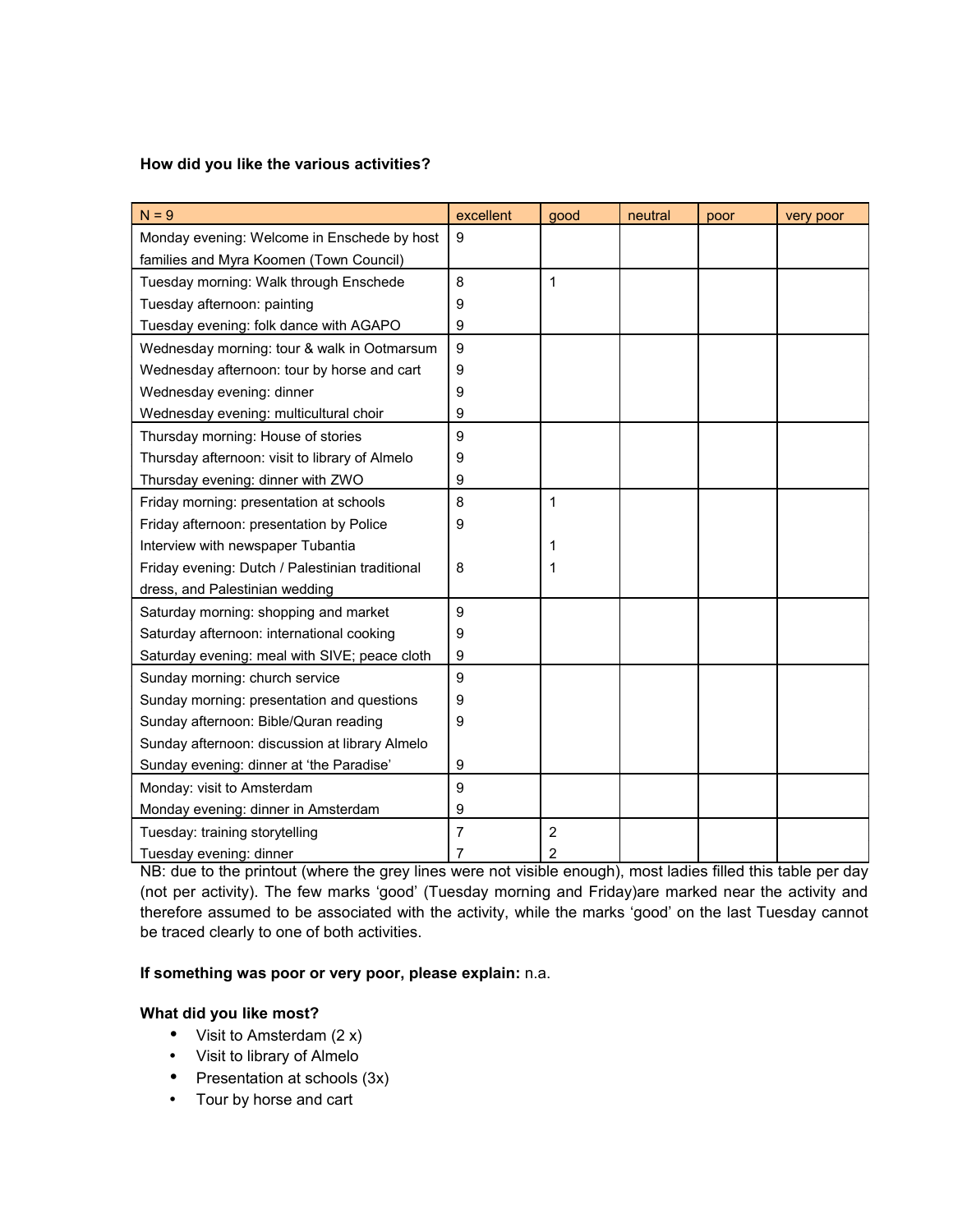- Presentation by police
- Church service
- Traditional Dutch dress (3x)
- Painting

#### **What did you like least?**

• Presentation to schools (1x)

#### **Other questions:**

NB: All yes/no questions have been answered by yes (!)

- 1. Do you feel that your visit contributed to awareness raising with regard to the living conditions and everyday life in Palestine among Dutch people? (yes / no)
- 2. Do you think the activities during this week contributed to a more positive image of Palestinian people? (yes / no)
- 3. Do you feel that the exchange of stories and information has contributed to a mutual understanding and to an ongoing dialogue? (yes / no)
- 4. Has your understanding of particular problems in Dutch society increased? (yes/no).
- 5. Have you heard how Dutch people, civil society or authorities try to deal with these problems? (yes/no) Was this useful for you? (yes/no)
- 6. Can you give examples of some problems in Dutch society which you observed or heard about?
	- Civil wedding more common than church wedding (2x)
	- Living together and having kids without marriage (4x)
	- No extended families
	- Divorces (3x)
	- Homeless people (3x)
	- Abused women can go to police and husband may go to jail for abuse (2x)
	- Drinking behavior
	- Children leaving the house at 18 years (2x)
	- drugs
- 7. Did this visit provide you with new energy and new ideas which may be useful at AEI and in the activities of the women? (yes/no)
- 8. Which of the methodologies you practiced during this week are particularly useful for awareness raising, dialogue and mutual understanding?
	- Presentation and questions (2x)
	- Painting (4x)
	- Dinner at the Paradijs
	- $\bullet$  multicultural choir (2x)
	- walk through Enschede
	- Training story telling or telling stories (6x)
	- Translation for the police
	- Multi-cultural bible/Quran reading